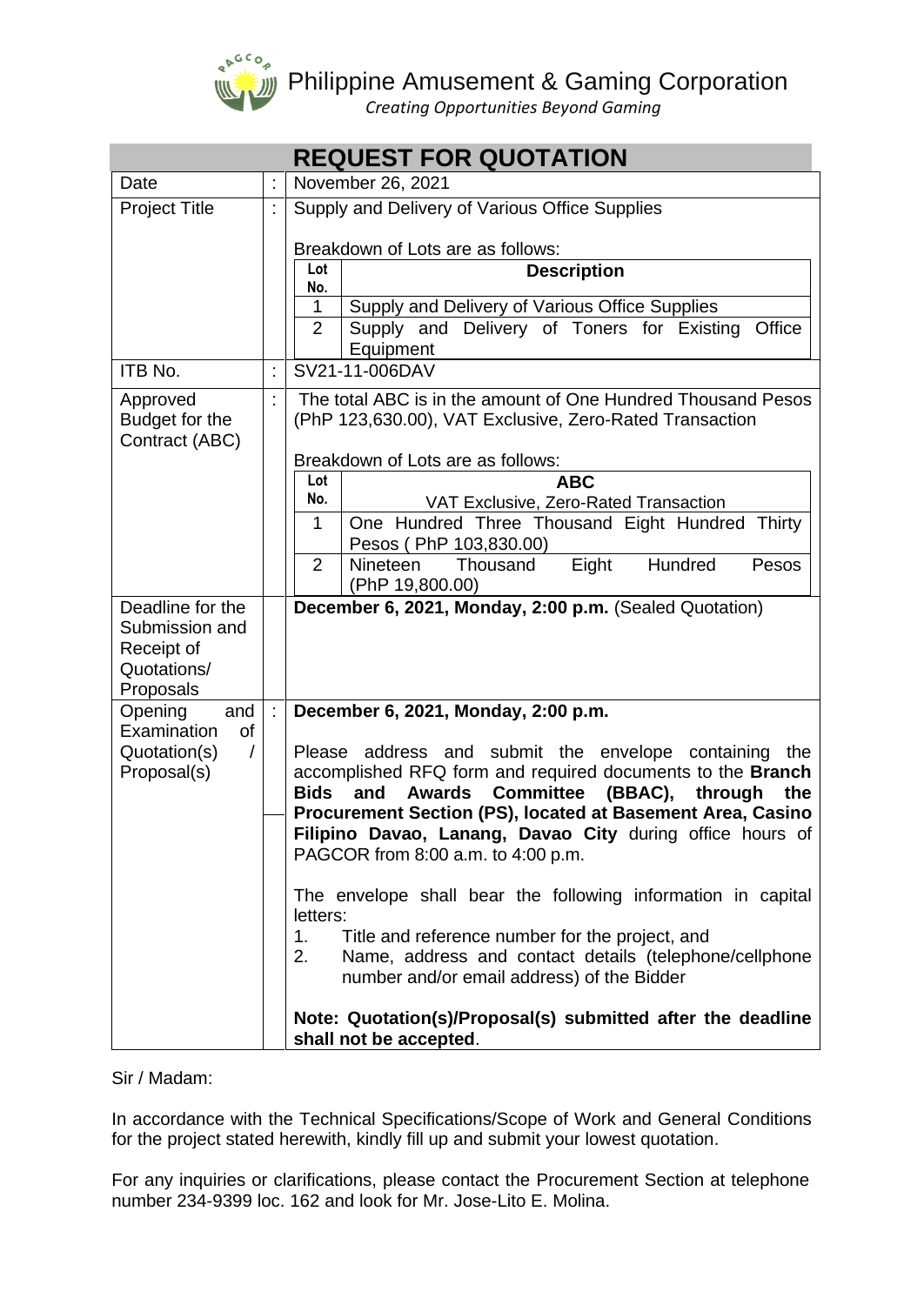Thank you.

# **(SGD) REGINA C. LEMANA CHAIRPERSON** BRANCH BIDS AND AWARDS COMMITTEE (BBAC)

Dear Ms. Lemana

In accordance with your request, following is our quotation for your requirement:

# **I. TECHNICAL SPECIFICATIONS/ SCOPE OF WORK AND GENERAL CONDITIONS OF THE PROJECT**

| <b>Technical Description</b>                                                                                                                     | <b>QTY</b> | <b>UOM</b>   | <b>Offered Technical</b><br><b>Proposal</b><br>Please fill up with<br>either: "Comply"<br>or "Not Comply"<br>and indicate the<br>brand in the space<br>provided |  |
|--------------------------------------------------------------------------------------------------------------------------------------------------|------------|--------------|-----------------------------------------------------------------------------------------------------------------------------------------------------------------|--|
| Lot 1: Supply & Delivery of Various Office Supplies                                                                                              |            |              |                                                                                                                                                                 |  |
| PEN, BALLPEN, BLUE                                                                                                                               | 500        | <b>PIECE</b> |                                                                                                                                                                 |  |
| PEN, WHITEBOARD MARKER-Black                                                                                                                     | 30         | <b>PIECE</b> |                                                                                                                                                                 |  |
| TAPE, DOUBLE BACKING TAPE - 24mm<br>X 5 meters, Size 1" Heavy Duty, double sided glue band<br>with polyurethane foam carrier, Adhesive - acrylic | 10         | <b>PIECE</b> |                                                                                                                                                                 |  |
| TAPE, MASKING TAPE - 1" INCH                                                                                                                     | 50         | <b>PIECE</b> |                                                                                                                                                                 |  |
| BLADE, NT L500 CUTTER BLADE                                                                                                                      | 5          | <b>PIECE</b> |                                                                                                                                                                 |  |
| BATTERY, DOUBLE "A " - 2PCS PER PACK                                                                                                             | 50         | <b>PACK</b>  |                                                                                                                                                                 |  |
| CARD, TIME CARD, #9000, C2S200                                                                                                                   | 10,000     | <b>PIECE</b> |                                                                                                                                                                 |  |
| CARD, TIME CARD, TYPE C, C2S200                                                                                                                  | 5,000      | <b>PIECE</b> |                                                                                                                                                                 |  |
| Lot 2: Supply and Delivery of Consumables for Various Office Equipment                                                                           |            |              |                                                                                                                                                                 |  |
| TONER, HP LASER JET (Q2612A)                                                                                                                     | 4          | <b>PIECE</b> |                                                                                                                                                                 |  |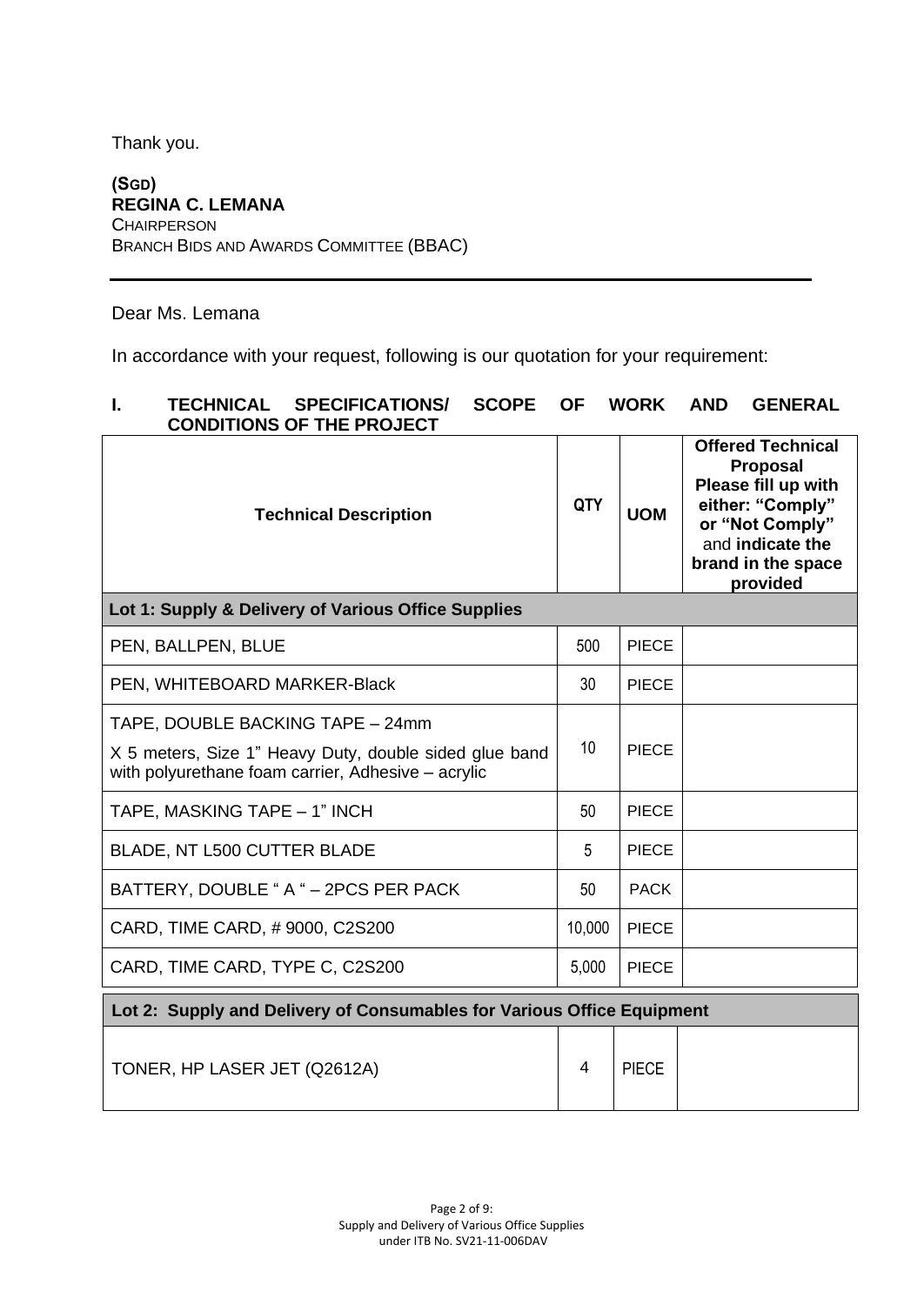# **II. FINANCIAL QUOTATION:**

| Lot 1: Supply & Delivery of Various Office Supplies                                                                   |                                                                                                                                                                |                |              |  |                  |                                                               |
|-----------------------------------------------------------------------------------------------------------------------|----------------------------------------------------------------------------------------------------------------------------------------------------------------|----------------|--------------|--|------------------|---------------------------------------------------------------|
| Item<br>No.                                                                                                           | <b>Description</b>                                                                                                                                             | <b>QTY</b>     | <b>UOM</b>   |  | <b>Unit Cost</b> | <b>Total Cost</b><br>VAT-Exclusive, Zero-Rated<br>Transaction |
| 1                                                                                                                     | PEN, BALLPEN, BLUE                                                                                                                                             | 500            | <b>PIECE</b> |  |                  |                                                               |
| $\overline{2}$                                                                                                        | PEN, WHITEBOARD MARKER -<br><b>BLACK</b>                                                                                                                       | 30             | <b>PIECE</b> |  |                  |                                                               |
| 3                                                                                                                     | <b>DOUBLE</b><br>TAPE,<br><b>BACKING</b><br>TAPE, 24mm x 5 meters, 1"<br>Heavy Duty, Double sided glue<br>band polyurethane foam carrier<br>adhesive - acrylic |                | <b>PIECE</b> |  |                  |                                                               |
| 4                                                                                                                     | TAPE, MASKING TAPE 1" INCH                                                                                                                                     |                | <b>PIECE</b> |  |                  |                                                               |
| 5                                                                                                                     | CUTTER, NT L500 CUTTER                                                                                                                                         |                | <b>PIECE</b> |  |                  |                                                               |
| 6                                                                                                                     | BATTERY, DOUBLE<br>"AA"<br><b>2PCS PER PACK</b>                                                                                                                | 50             | <b>PACK</b>  |  |                  |                                                               |
| $\overline{7}$                                                                                                        | CARD, TIMECARD, #9000<br>C2S200,                                                                                                                               | 10,000         | <b>PIECE</b> |  |                  |                                                               |
| 8                                                                                                                     | "C"<br>CARD, TIMECARD,<br><b>Type</b><br>C2S200,                                                                                                               | 5,000          | <b>PIECE</b> |  |                  |                                                               |
| Lot 1 - TOTAL<br>VAT-Exclusive, Zero-Rated Transaction<br>(Note: Please state amount in words and in figures)<br>(PhP |                                                                                                                                                                |                |              |  |                  |                                                               |
| Lot 2: Supply and Delivery of Various Consumables for Various Office Equipment                                        |                                                                                                                                                                |                |              |  |                  |                                                               |
| Item<br>No.                                                                                                           | <b>Description</b>                                                                                                                                             |                | <b>UOM</b>   |  | <b>Unit Cost</b> | <b>Total Cost</b><br>VAT-Exclusive, Zero-Rated<br>Transaction |
| $\mathbf{1}$                                                                                                          | TONER,<br><b>LASER</b><br><b>PRINTER</b><br>(Q261A)                                                                                                            | $\overline{4}$ | <b>PIECE</b> |  |                  |                                                               |
|                                                                                                                       | Lot 2 - TOTAL<br>VAT-Exclusive, Zero-Rated Transaction<br>(Note: Please state amount in words and in figures)                                                  |                |              |  | (PhP)            |                                                               |

# **NOTES:**

- 1. The quotations (unit and total prices) shall be rounded off up to two (2) decimal places.
- 2. Quotations must be gross of all applicable taxes and VAT-exclusive, zero rated transactions.

**VALIDITY OF OFFER:** Ninety (90) calendar days from the date of opening of quotations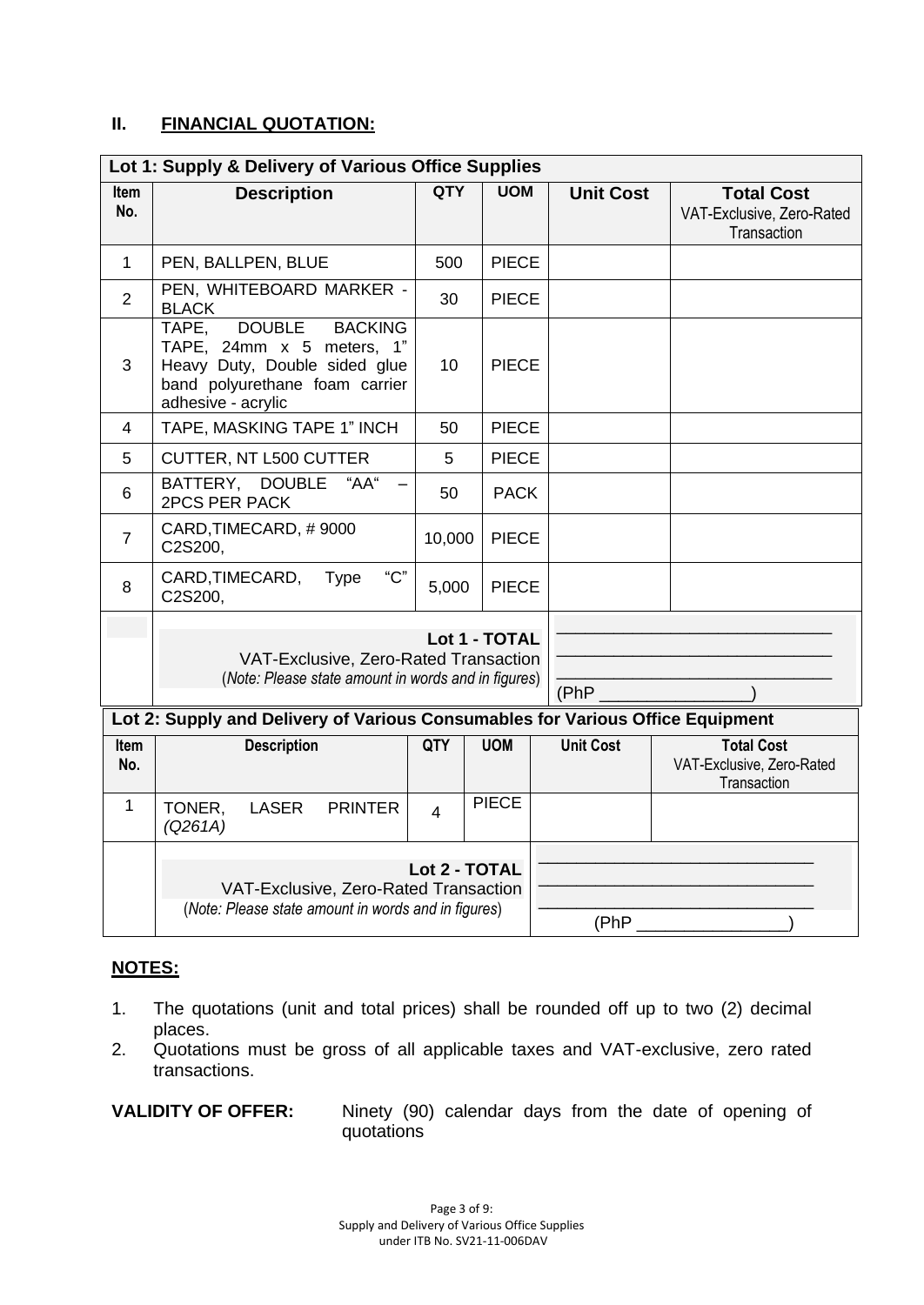### **PAYMENT SCHEDULE:** Payment shall be made upon issuance of the Certificate of Acceptance.

#### **Additional Requirements:**

Bidders have the option to submit the following documents, together with the quotation, on the deadline for the Submission and Receipt of Quotations/Proposal or at the latest within three (3) calendar days from the determination of the bidder having the Lowest / Single Calculated Quotation and receipt of the BAC notice relative thereto:

1. BIR Certificate of Registration for individuals (*If applicable)*;

#### **OR;**

- a. Registration Certificate from the Department of Trade and Industry (DTI) for sole proprietors, Registration Certificate from the Securities and Exchange Commission (SEC) for corporations, partnerships or joint ventures or Registration Certificate from the Cooperative Development Authority (CDA), and
- b. Valid Mayor's Permit issued by the city or municipality where the principal place of business of the bidder is located or Official Receipt as proof of payment for renewal.
- 2. Philippine Government Electronic Procurement System (PhilGEPS) Platinum Certificate of Registration and Membership; **OR;**

PhilGEPS Registration Number:

3. Omnibus Sworn Statement using the form prescribed in Annex A hereof for projects with an ABC amounting to more than Fifty Thousand Pesos (PhP50,000.00).

The Omnibus Sworn Statement shall be supported by an attached document showing proof of authorization, e.g., duly notarized Secretary's Certificate issued by the corporation or the members of the joint venture or a Special Power of Attorney (SPA) in case of sole proprietorships for situations where the signatory is not the sole proprietor/owner.

### **NOTES:**

- 1. Bidders shall submit their quotations through their duly authorized representatives using this form only. This form must be completed without any alterations to their format and no substitute form shall be accepted. All parameters shall be filled in with the correct and accurate information as required.
- 2. Quotation(s)/Proposal(s) submitted exceeding the Approved Budget for the Contract shall be rejected.
- 3. The prices quoted are to be paid in Philippine Currency.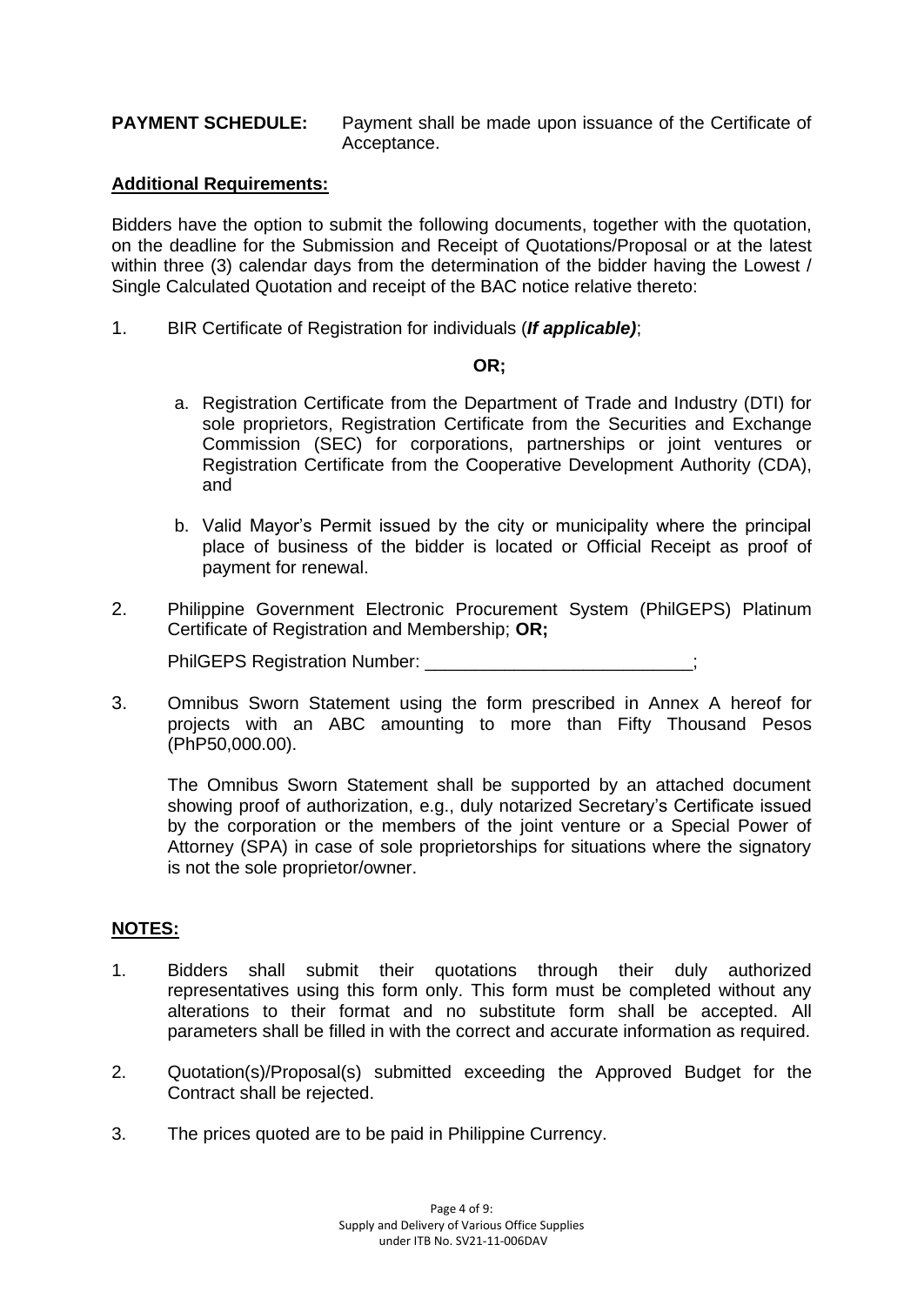- 4. All prices quoted are **INCLUSIVE** of all applicable duties, government permits, fees, and other charges relative to the acquisition and delivery of items to PAGCOR, but **VAT-Exclusive, Zero-Rated Transaction**.
- 5. For the purpose of standardization of quotations/proposals, this RFQ Form will prevail over all kinds and forms of quotation. In case of price discrepancy over the amounts in words and in figures, the amount in words will prevail.
- 6. Any interlineations, erasures or overwriting shall be valid only if they are signed or initiated by you or any of your duly authorized representative/s.
- 7. PAGCOR shall have the right to inspect and/or to test the goods to confirm their conformity to the technical specifications.
- 8. Award of contract shall be made in favor of the supplier or contractor having the Single or Lowest Calculated Responsive Quotation (for goods and infrastructure projects) or a consultant with the Single or Highest Rated Responsive Proposal, which complies with the minimum technical specifications and other terms and conditions stated herein.
- 9. The supplier/contractor/consultant agrees to pay a penalty of one-tenth of one percent (1/10 of 1%) of the corresponding contract price for each day of delay,

including non-working days (i.e. Saturday and Sunday), legal holidays or special non-working holidays. PAGCOR shall rescind the contract once the cumulative amount of liquidated damages reaches ten percent (10%) of the amount of the contract, without prejudice to other courses of action and remedies open to it.

10. For projects with an ABC amounting to more than Five Hundred Thousand Pesos (PhP500,000.00), the winning supplier/contractor/consultant shall be required to post a performance security prior to the signing of the contract to guarantee the faithful performance of the winning supplier/contractor/consultant, in accordance with any of the following schedule:

| Form of Security                                                                                                                                                                                                                          | Amount in Percentage<br>of Total Contract Price |
|-------------------------------------------------------------------------------------------------------------------------------------------------------------------------------------------------------------------------------------------|-------------------------------------------------|
| Cash or cashier's/manager's check issued by a Universal<br>or Commercial Bank;                                                                                                                                                            |                                                 |
| Bank draft/guarantee or irrevocable letter of credit issued<br>by a Universal or Commercial Bank: Provided, however,<br>that it shall be confirmed or authenticated by a Universal or<br>Commercial Bank, if issued by a foreign bank; or | Five Percent (5%)                               |
| Surety Bond callable upon demand issued by a surety or<br>insurance company duly certified by the Insurance<br>Commission as authorize to issue such security specific for<br>the contract awarded.                                       | Thirty Percent (30%)                            |

The Performance Security shall remain valid for the entire contract duration and shall be release only after the issuance by the Philippine Amusement and Gaming Corporation (PAGCOR) of the final Certificate of Acceptance (issuance of the IAR); Provided that PAGCOR has no claims filed against the contract awardee or the surety or insurance company.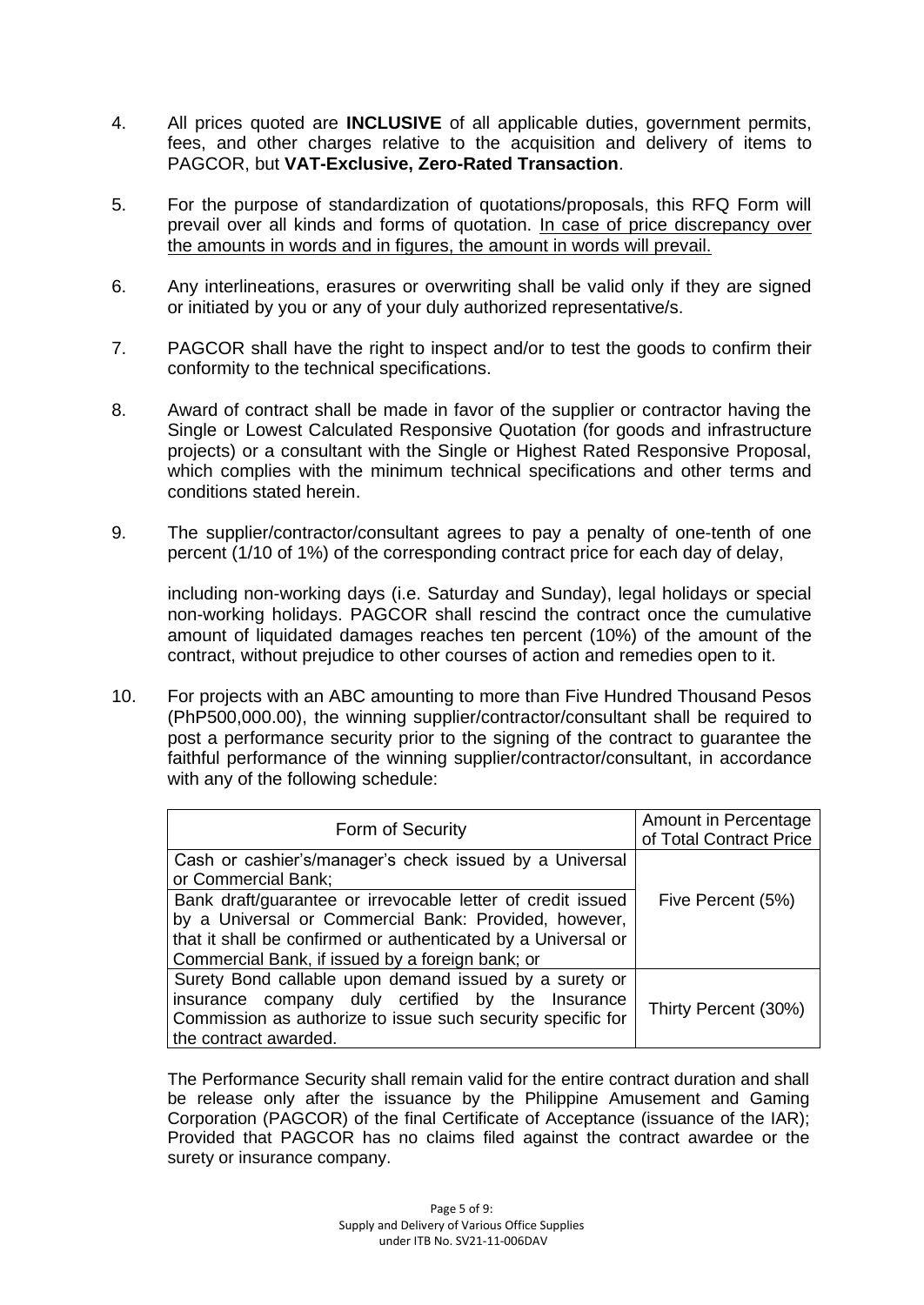**11.** Other terms and conditions are stipulated in the attached Annex A of the Purchase Order.

#### **BIDDER'S COMMITMENT:**

We hereby agree and bind ourselves to the terms and conditions herein specified, to the manner of procurement and evaluation set up by the BAC, to the provisions of the attached Annex A (Terms and Conditions) of the Purchase Order/Service Contract and to the rules and regulations of the Government and PAGCOR.

Very truly yours,

| <b>Signature over Printed Name</b>                                                                                                                                                                                             |  |
|--------------------------------------------------------------------------------------------------------------------------------------------------------------------------------------------------------------------------------|--|
| Date: the contract of the contract of the contract of the contract of the contract of the contract of the contract of the contract of the contract of the contract of the contract of the contract of the contract of the cont |  |
| TIN:                                                                                                                                                                                                                           |  |
| Position:                                                                                                                                                                                                                      |  |
|                                                                                                                                                                                                                                |  |

\_\_\_\_\_\_\_\_\_\_\_\_\_\_\_\_\_\_\_\_\_\_\_\_\_\_\_\_\_

\_\_\_\_\_\_\_\_\_\_\_\_\_\_\_\_\_\_\_\_\_\_\_\_\_\_\_\_\_ \_\_\_\_\_\_\_\_\_\_\_\_\_\_\_\_\_\_\_\_\_\_\_\_\_\_\_\_\_

Company Represented:

\_\_\_\_\_\_\_\_\_\_\_\_\_\_\_\_\_\_\_\_\_\_\_\_\_\_\_\_

TIN: \_\_\_\_\_\_\_\_\_\_\_\_\_\_\_\_\_\_\_\_\_\_\_\_\_ Address / Tel. No. / Fax No.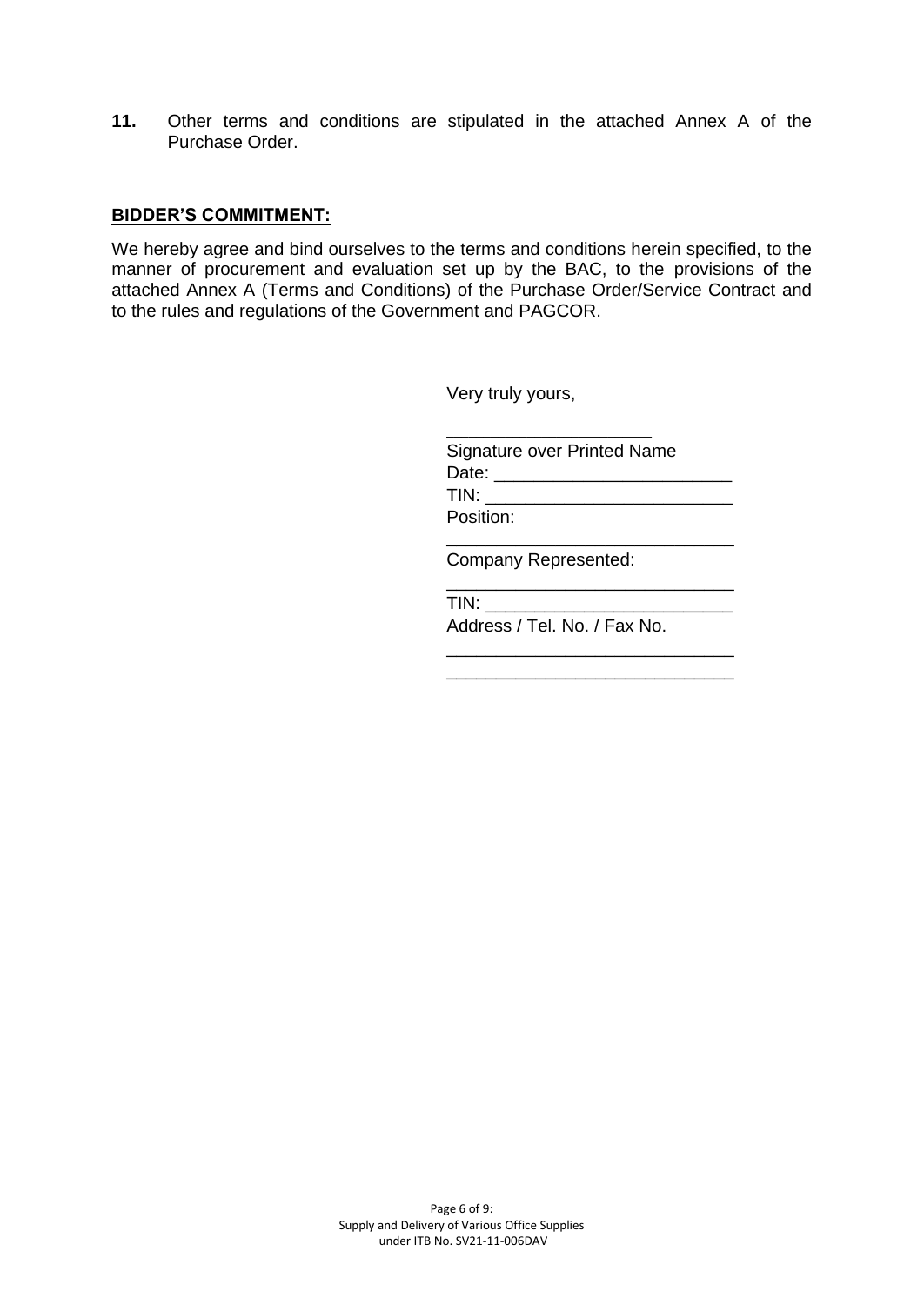# **OMNIBUS SWORN STATEMENT**

REPUBLIC OF THE PHILIPPINES ) CITY/MUNICIPALITY OF  $\qquad \qquad$  ) S.S.

# **A F F I D A V I T**

I, *[Name of Affiant]*, of legal age, *[Civil Status]*, *[Nationality]*, and residing at *[Address of Affiant]*, after having been duly sworn in accordance with law, do hereby depose and state that:

# a) *Select one, delete the other:*

*If a sole proprietorship:* I am the sole proprietor or authorized representative of *[Name of Bidder]* with office address at *[address of Bidder]*;

*If a partnership, corporation, cooperative, or joint venture:* I am the duly authorized and designated representative of *[Name of Bidder]* with office address at *[address of Bidder]*;

# b) *Select one, delete the other:*

*If a sole proprietorship:* As the owner and sole proprietor, or authorized representative of *[Name of Bidder]*, I have full power and authority to do, execute and perform any and all acts necessary to participate, submit the proposal, to sign and execute the ensuing contract for *[Name of the Project]* of the Philippine Amusement and Gaming Corporation, *as shown in the attached duly notarized Special Power of Attorney*;

*If a partnership, corporation, cooperative, or joint venture:* I am granted full power and authority to do, execute and perform any and all acts necessary to participate, submit the proposal, to sign and execute the ensuing contract for *[Name of the Project]* of the Philippine Amusement and Gaming Corporation*,*  as shown in the attached *[state title of attached document showing proof of authorization (e.g., duly notarized Secretary's Certificate, Board/Partnership Resolution, or Special Power of Attorney, whichever is applicable;)]*;

- c) *[Name of Bidder]* is not "blacklisted" or barred from bidding by the Government of the Philippines or any of its agencies, offices, corporations, or Local Government Units, foreign government/foreign or international financing institution whose blacklisting rules have been recognized by the Government Procurement Policy Board;
- d) Each of the documents submitted in satisfaction of the procurement requirements for the conduct of Negotiated Procurement (Small Value) is an authentic copy of the original, complete, and all statements and information provided therein are true and correct;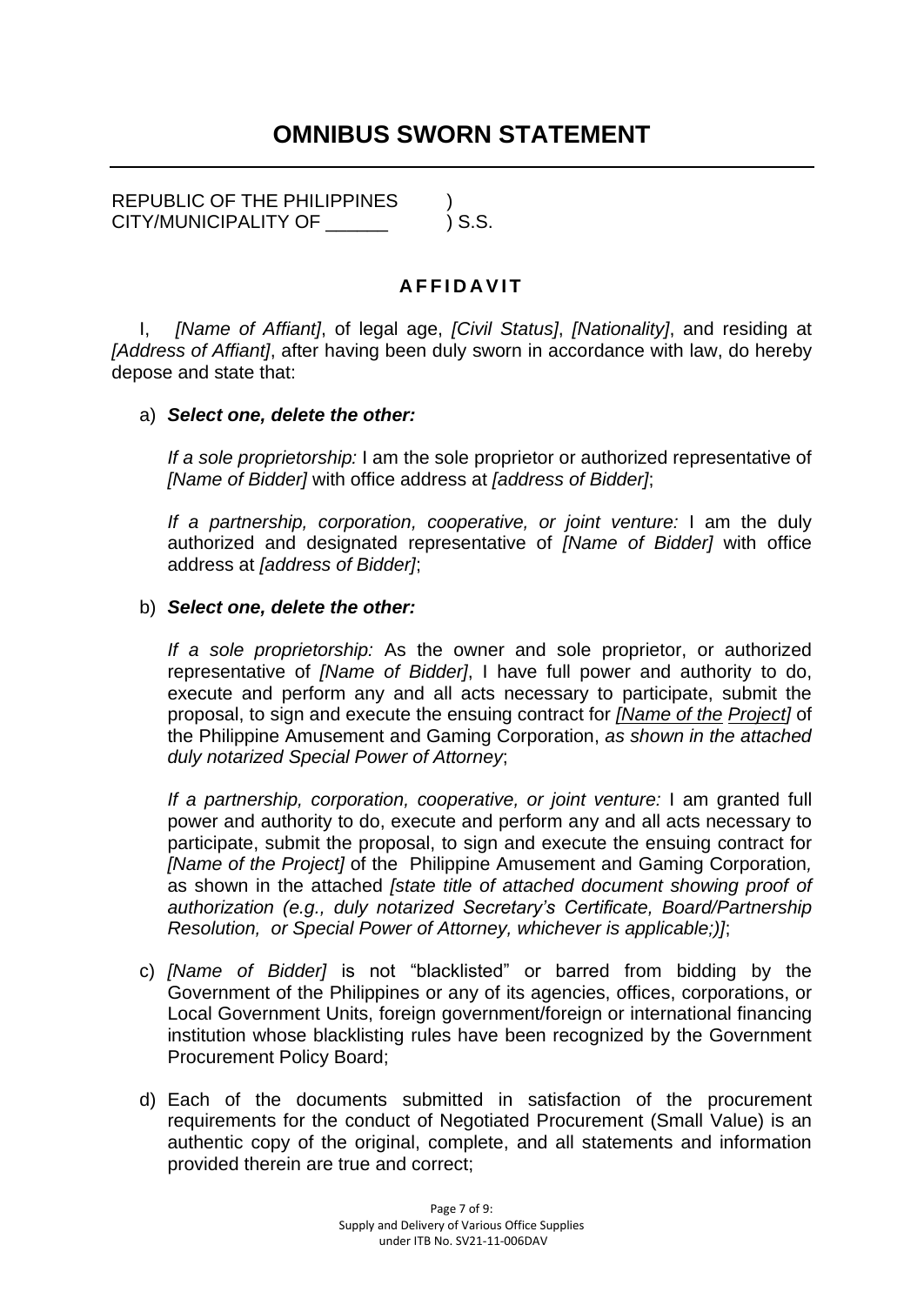e) *[Name of Bidder]* is authorizing the Head of the Procuring Entity or its duly authorized representative(s) to verify all the documents submitted;

# f) *Select one, delete the rest:*

*If a sole proprietorship:* The owner or sole proprietor is not related to the Head of the Procuring Entity, members of the Bids and Awards Committee (BAC), the Technical Working Group, and the BAC Secretariat, the head of the Project Management Office or the end-user unit, and the project consultants by consanguinity or affinity up to the third civil degree;

*If a partnership or cooperative:* None of the officers and members of *[Name of Bidder]* is related to the Head of the Procuring Entity, members of the Bids and Awards Committee (BAC), the Technical Working Group, and the BAC Secretariat, the head of the Project Management Office or the end-user unit, and the project consultants by consanguinity or affinity up to the third civil degree;

*If a corporation or joint venture:* None of the officers, directors, and controlling stockholders of *[Name of Bidder]* is related to the Head of the Procuring Entity, members of the Bids and Awards Committee (BAC), the Technical Working Group, and the BAC Secretariat, the head of the Project Management Office or the end-user unit, and the project consultants by consanguinity or affinity up to the third civil degree;

- g) *[Name of Bidder]* complies with existing labor laws and standards; and
- h) *[Name of Bidder]* is aware of and has undertaken the following responsibilities as a Bidder:
	- a. Carefully examine all of the contents of the Request for Quotation/Request for Proposal;
	- b. Acknowledge all conditions, local or otherwise, affecting the implementation of the Contract;
	- c. Made an estimate of the facilities available and needed for the contract, if any; and
	- d. Inquire or secure Supplemental/Bid Bulletin(s) issued, if any, for the *[Name of the Project]*.
- i) *[Name of Bidder]* did not give or pay directly or indirectly, any commission, amount, fee, or any form of consideration, pecuniary or otherwise, to any person or official, personnel or representative of the government in relation to any procurement project or activity.